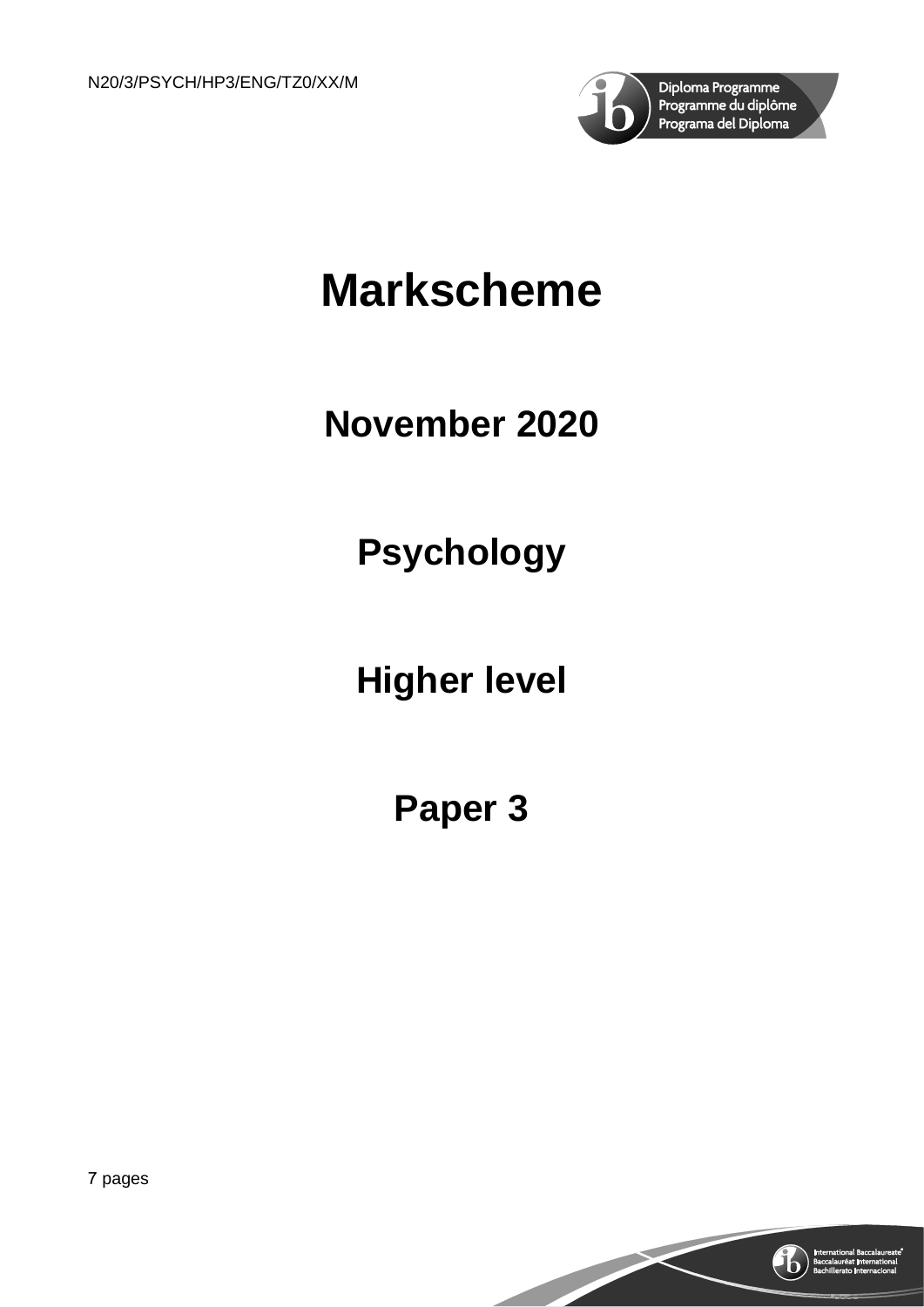No part of this product may be reproduced in any form or by any electronic or mechanical means, including information storage and retrieval systems, without written permission from the IB.

Additionally, the license tied with this product prohibits commercial use of any selected files or extracts from this product. Use by third parties, including but not limited to publishers, private teachers, tutoring or study services, preparatory schools, vendors operating curriculum mapping services or teacher resource digital platforms and app developers, is not permitted and is subject to the IB's prior written consent via a license. More information on how to request a license can be obtained from https://ibo.org/become-an-ib-school/ib-publishing/licensing/applying-for-a-license/.

Aucune partie de ce produit ne peut être reproduite sous quelque forme ni par quelque moyen que ce soit, électronique ou mécanique, y compris des systèmes de stockage et de récupération d'informations, sans l'autorisation écrite de l'IB.

De plus, la licence associée à ce produit interdit toute utilisation commerciale de tout fichier ou extrait sélectionné dans ce produit. L'utilisation par des tiers, y compris, sans toutefois s'y limiter, des éditeurs, des professeurs particuliers, des services de tutorat ou d'aide aux études, des établissements de préparation à l'enseignement supérieur, des fournisseurs de services de planification des programmes d'études, des gestionnaires de plateformes pédagogiques en ligne, et des développeurs d'applications, n'est pas autorisée et est soumise au consentement écrit préalable de l'IB par l'intermédiaire d'une licence. Pour plus d'informations sur la procédure à suivre pour demander une licence, rendez-vous à l'adresse suivante : https://ibo.org/become-an-ib-school/ib-publishing/licensing/applying-for-a-license/.

No se podrá reproducir ninguna parte de este producto de ninguna forma ni por ningún medio electrónico o mecánico, incluidos los sistemas de almacenamiento y recuperación de información, sin que medie la autorización escrita del IB.

Además, la licencia vinculada a este producto prohíbe el uso con fines comerciales de todo archivo o fragmento seleccionado de este producto. El uso por parte de terceros —lo que incluye, a título enunciativo, editoriales, profesores particulares, servicios de apoyo académico o ayuda para el estudio, colegios preparatorios, desarrolladores de aplicaciones y entidades que presten servicios de planificación curricular u ofrezcan recursos para docentes mediante plataformas digitales— no está permitido y estará sujeto al otorgamiento previo de una licencia escrita por parte del IB. En este<br>enlace encontrará más información sobre cómo solicitar una licencia: enlace encontrará más https://ibo.org/become-an-ib-school/ib-publishing/licensing/applying-for-a-license/.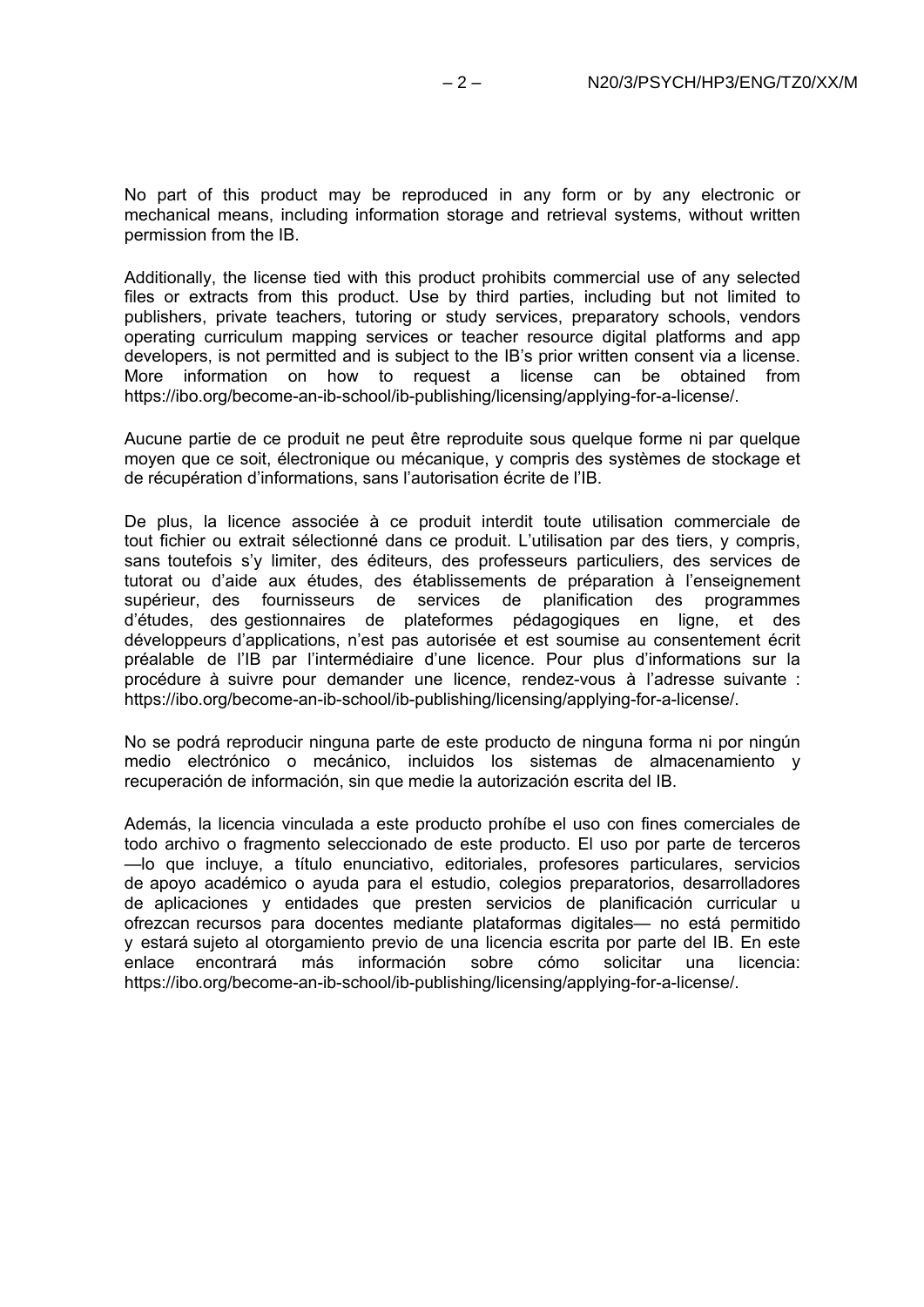### **Paper 3 markbands**

| <b>Marks</b> | Level descriptor                                                                                                                                                                                                                                                                                                                                                                      |
|--------------|---------------------------------------------------------------------------------------------------------------------------------------------------------------------------------------------------------------------------------------------------------------------------------------------------------------------------------------------------------------------------------------|
| $\bf{0}$     | • The answer does not reach a standard described by the descriptors below.                                                                                                                                                                                                                                                                                                            |
| $1 - 3$      | The question is misunderstood and the central issue is not identified correctly, resulting in<br>a mostly irrelevant argument.<br>• The response contains mostly inaccurate references to the approaches to research or<br>these are irrelevant to the question.<br>• The reference to the stimulus material relies heavily on direct quotations from the text.                       |
|              | The question is understood, but only partially answered resulting in an argument of<br>limited scope.<br>• The response contains mostly accurate references to approaches to research which are<br>linked explicitly to the question.<br>The response makes appropriate but limited use of the stimulus material.                                                                     |
| $7 - 9$      | The question is understood and answered in a focused and effective manner with an<br>$\bullet$<br>accurate argument that addresses the requirements of the question.<br>The response contains accurate references to approaches to research with regard to the<br>question, describing their strengths and limitations.<br>The response makes effective use of the stimulus material. |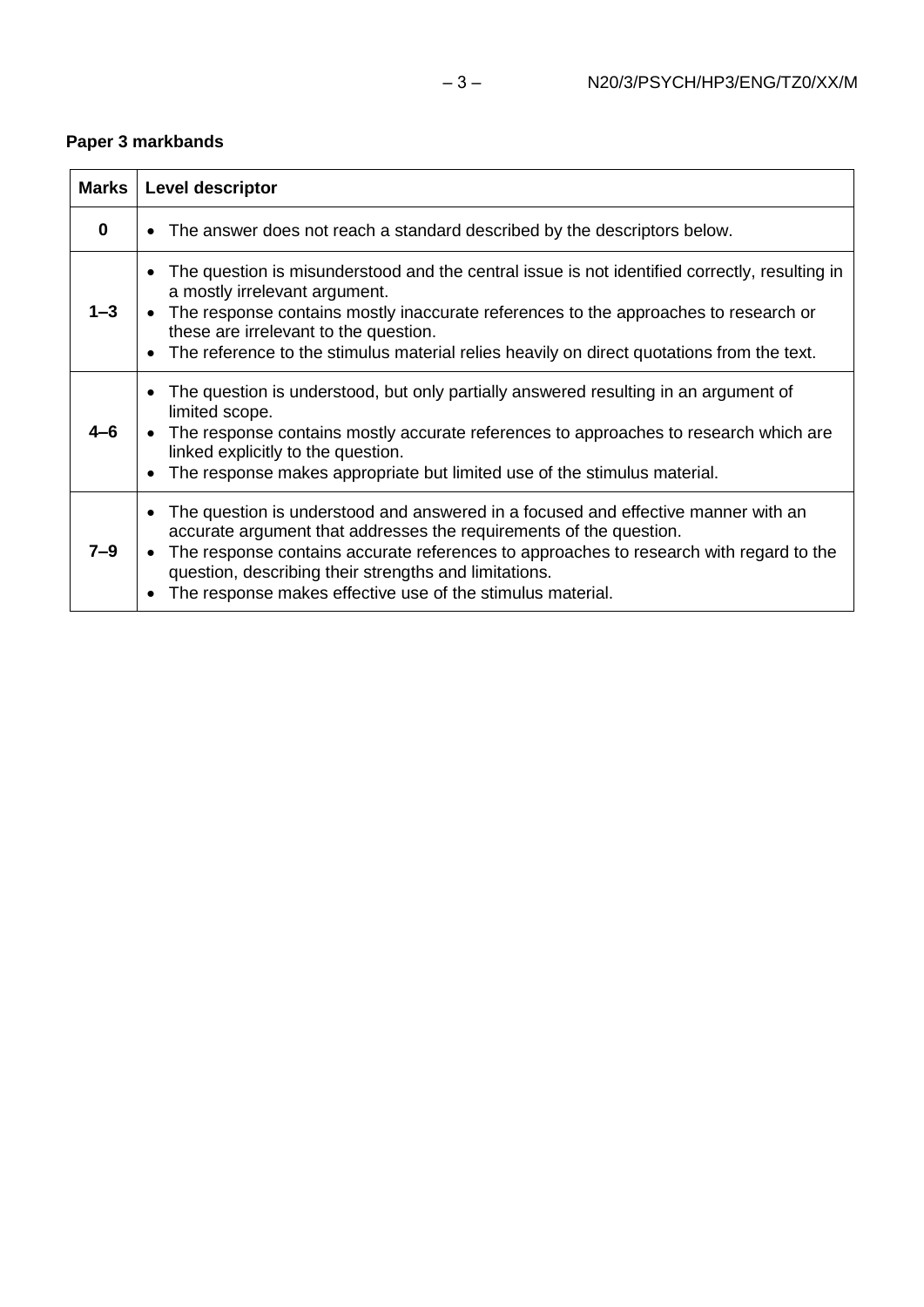**Note:** the underlining of terms is for emphasis only.

**1.** (a) Identify the research method used and outline **two** characteristics of the method. **[3]**

*Award [1] for identification of correct research method.*

Experiment (*accept also: lab experiment; true experiment*)

*Answers related to an outline of characteristics of the method may include two of the following characteristics: [1] per relevant point. Maximum of [2].*

- The experimental method involves at least two conditions. In this study, there were two conditions: social exclusion and social inclusion.
- The experiment is based on a hypothesis that predicts a causal relationship between the IV and the DV.
- The experiment (true experiment) involves random allocation of participants to the experimental group *(also accept: to the exposure of the IV)*.
- The experiment can establish a cause-effect relationship between manipulation of the IV and levels of the DV.
- The experimental method involves control for confounding variables, for example, for participant variables to avoid bias
- (b) Describe the sampling method used in the study. **[3]**

*Award [1] for naming the correct sampling method.*

Convenience sampling (*accept also: opportunity sample; volunteer sample; selfselected sample*) **[1]**.

*Description of the sampling method may include two of the following characteristics: Award [1] per relevant point, up to a maximum of [2].*

Descriptions of the sampling method used in the study could include but are not limited to:

- A convenience sample is a non-probability sample where members of the population who meet certain practical criteria (such as geographical proximity, similarity or willingness to participate) are selected.
- It is an easy way to get a sample for the researcher. This was also the case in this study where the sample consisted of psychology university students who were available and participated for course credits.
- A convenience sample is cost-effective and saves time compared to gathering a random sample.
- A convenience sample suffers from self-selection bias. The sample is not considered representative of a target population and the findings cannot easily be generalized if at all.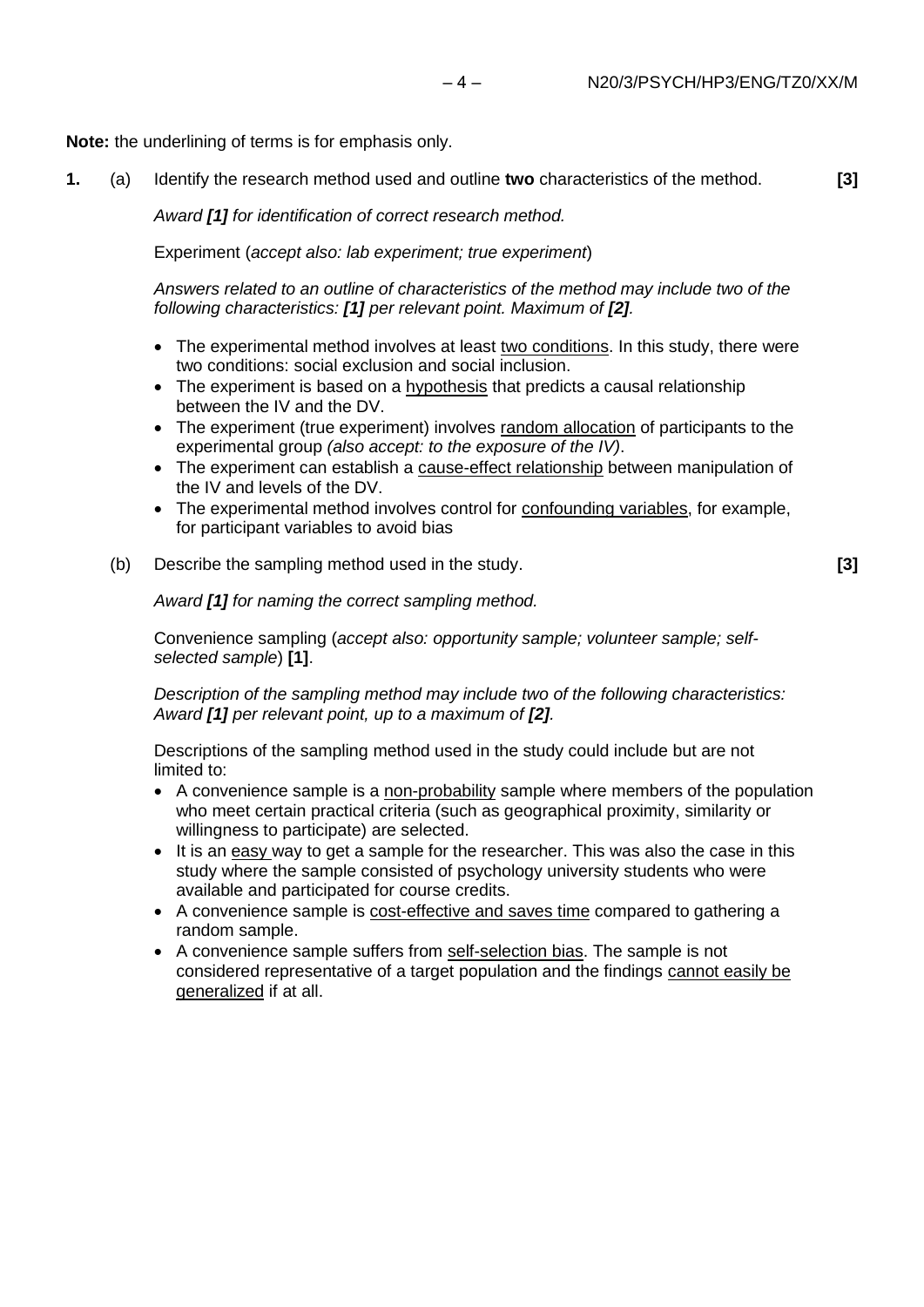(c) Suggest **one** alternative **or one** additional research method that could be used to investigate the aim of the original study, giving **one** reason for your choice. **[3]**

*Award [1] for naming an alternative or additional research method, and up to [2] for reason with rationale.*

*The candidate may choose to write about an alternative or additional method. Either approach to answering the question is acceptable. The rationale may differ depending on which is chosen.*

Suitable alternative or additional research methods could be but are not limited to:

### **Focus group interviews**

Focus group interviews with the participants could be used either as a follow-up (additional method) or as an alternative method. Reasons (with rationale) for using a focus-group interview could include but are not limited to:

- This is a different way to explore how people's perceptions of social exclusion influence prosocial behaviour. The facilitator would encourage the participants to share their experiences, including emotions, in situations in which they had felt socially excluded.
- This qualitative approach could give a more subjective view on what the threat of exclusion feels like and how this could potentially affect human behaviour.

### **A semi-structured interview**

Reasons (with rationale) for using a semi-structured interview as an alternative/additional method could be but are not limited to:

- The semi-structured interview is based on an interview guide with a list of potential questions and topics that need to be covered during the interview. The focus of this research was a possible relationship between social exclusion and lack of prosocial behaviour and it can be considered a very sensitive topic. Therefore, a semistructured one-to-one interview could be more appropriate if the researcher wants to explore how individuals experienced social exclusion and how that affected them.
- The semi-structured interview is flexible. There are both closed and open-ended questions and the interviewer can ask respondents to elaborate on answers, which could potentially lead to a better understanding of participants' own subjective understanding of this very sensitive issue.
- The one-to-one setting in a semi-structured interview is likely to establish a good rapport between the interviewer and the respondent. This could be extremely important in a research study on a sensitive issue.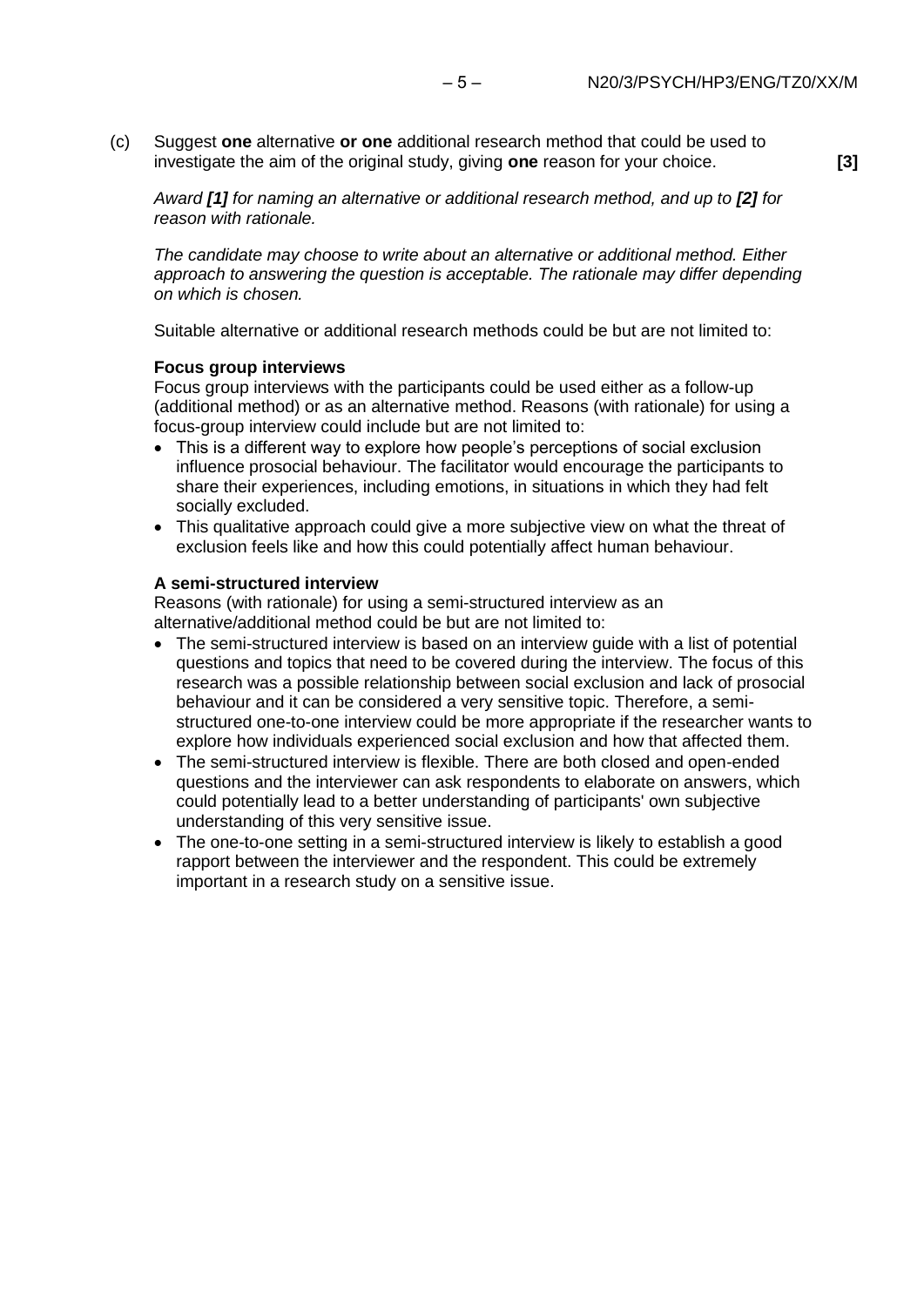**2.** Describe the ethical considerations that were applied in the study and explain if further ethical considerations could be applied. **[6]**

### *Describe the ethical considerations that were applied in the study: Award [1] per relevant point made, up to a maximum of [3].*

- **Consent**: The participants signed a consent form before the start of the study. In principle, participants should be fully informed about the aim and procedures of a study before it starts. However, in this experiment deception was used because it would be impossible to conduct this experiment if the hypothesis was revealed to participants before the study. Informed consent is a requirement in all research and in line with ethical guidelines in psychological research.
- **Debriefing**: The participants were debriefed after completing the study. The researchers would have informed participants about the true purpose of the study and the results they expected to find, in this case about a possible relationship between social exclusion and decrease in prosocial behaviour. They should also explain the risk of possible psychological harm in the social exclusion group and offer help to participants who wanted it.
- **Anonymity**: Participants in a study must be sure that nobody can identify them in research reports. This is particularly important in socially sensitive studies such as this, because of the risk of self-stigmatization. The stimulus material specifically mentions that participants were not named in the research report.

### *Explain if further ethical considerations could be applied. Award [1] per relevant point made, up to a maximum of [3].*

- **Protection from harm**: (1) In a study like this on a quite sensitive issue that could potentially cause some psychological harm to participants, the researchers should inform them after the study that they could contact the researchers if they have any questions. (2) The researchers should make sure that participants in the social exclusion condition did not risk any long-term psychological harm after the unpleasant experience, for example by offering a follow-up session after the experiment to those who asked for it. A thorough debriefing session could also serve as a way to fully inform participants about the aim of the study and at the same time touch upon the ethical issues involved in the social exclusion group.
- **Deception**: Deception was used in this experiment.. Candidates should explain and justify the use of deception in the study, for example, explaining that a research ethics application form to an ethics committee could ensure that deception is acceptable in this particular study.
- **Right to withdraw**: A further ethical consideration to apply could be to inform students during debriefing that they could still withdraw their data. However, participants in this study are students who receive course credit for their participation so they might not feel they can withdraw their data because they have given consent. However, students should be informed that they are not obliged to participate if they would rather not.
- **Confidentiality**: The researchers could ensure that participants knew that the data would be kept in secure storage and destroyed afterwards to ensure confidentiality.
- Any other relevant point.